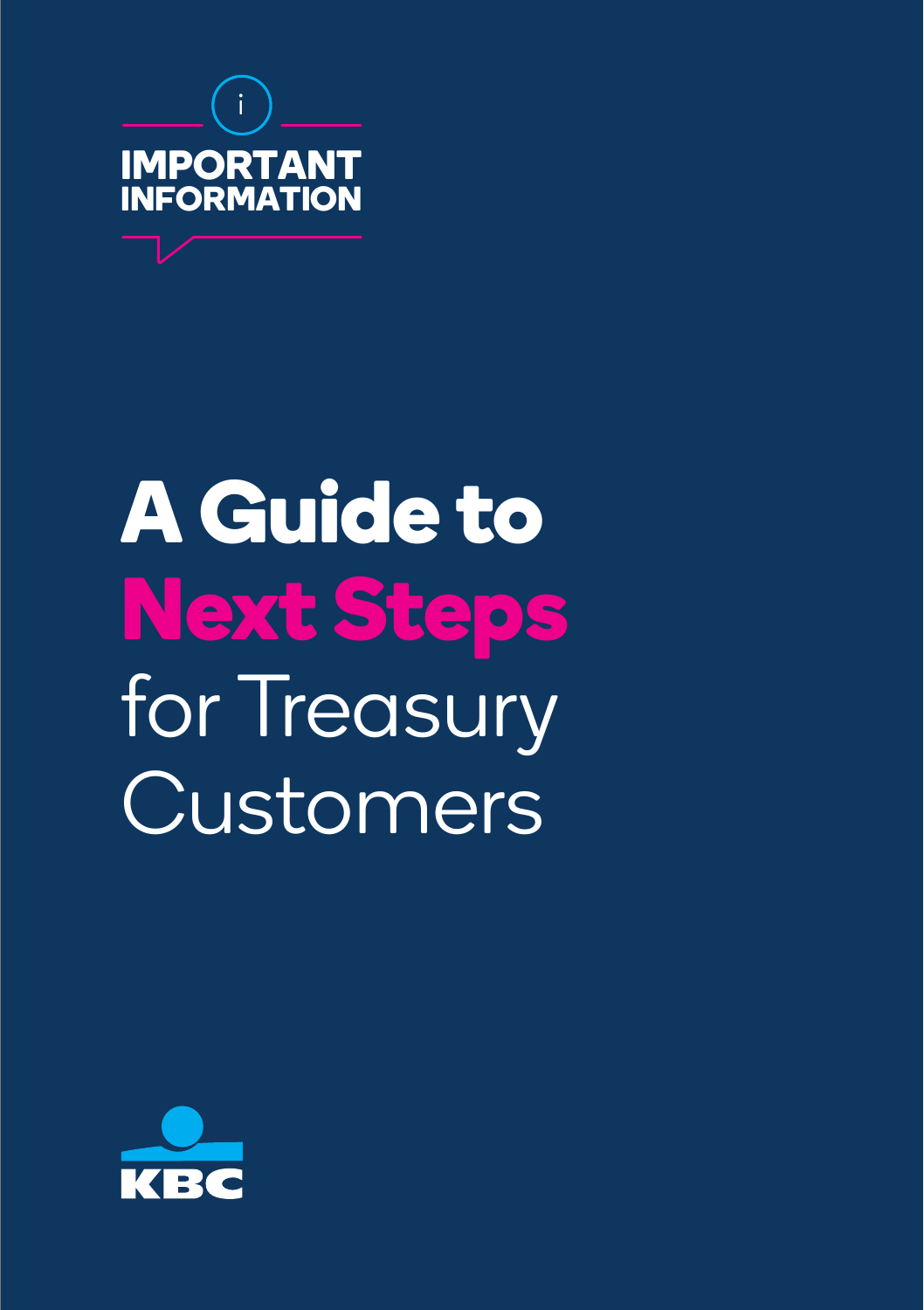

KBC entered an agreement with Bank of Ireland where they would acquire the majority of KBC Bank Ireland's loan assets and deposits. This Binding Agreement has been approved by the Competition and Consumer Protection Commission and is still subject to ministerial approval. Regardless of the outcome of this agreement KBC have begun the process of exiting the Irish market.

This leaflet has been designed to help you start preparing for this transition. Inside you'll find more important information on what is happening and any actions you may need to take. Please read it carefully.



## **Our commitments to you**

We understand our customers will be impacted the most by KBC leaving the **Irish market.** We want to assure you that we are committed to making this transition as smooth and simple as possible.

- $\checkmark$  If you have any specific queries, speak to any of the team, at (01) 432 1444 or send an email to **fundingteam@kbc.ie**
- $\vee$  We will contact you directly to update you on what is happening to each of your KBC accounts. This will include clear next steps and actions (if any) you need to take.
- $\vee$  We will give you plenty of notice of any developments and actions needed.
- $\vee$  We will make it clear which of your products will be moving to Bank of Ireland and which you will need to move to another provider of your choice.
- $\vee$  We will keep our website at kbc.ie updated with clear information to include our frequently asked questions (FAQs) sections.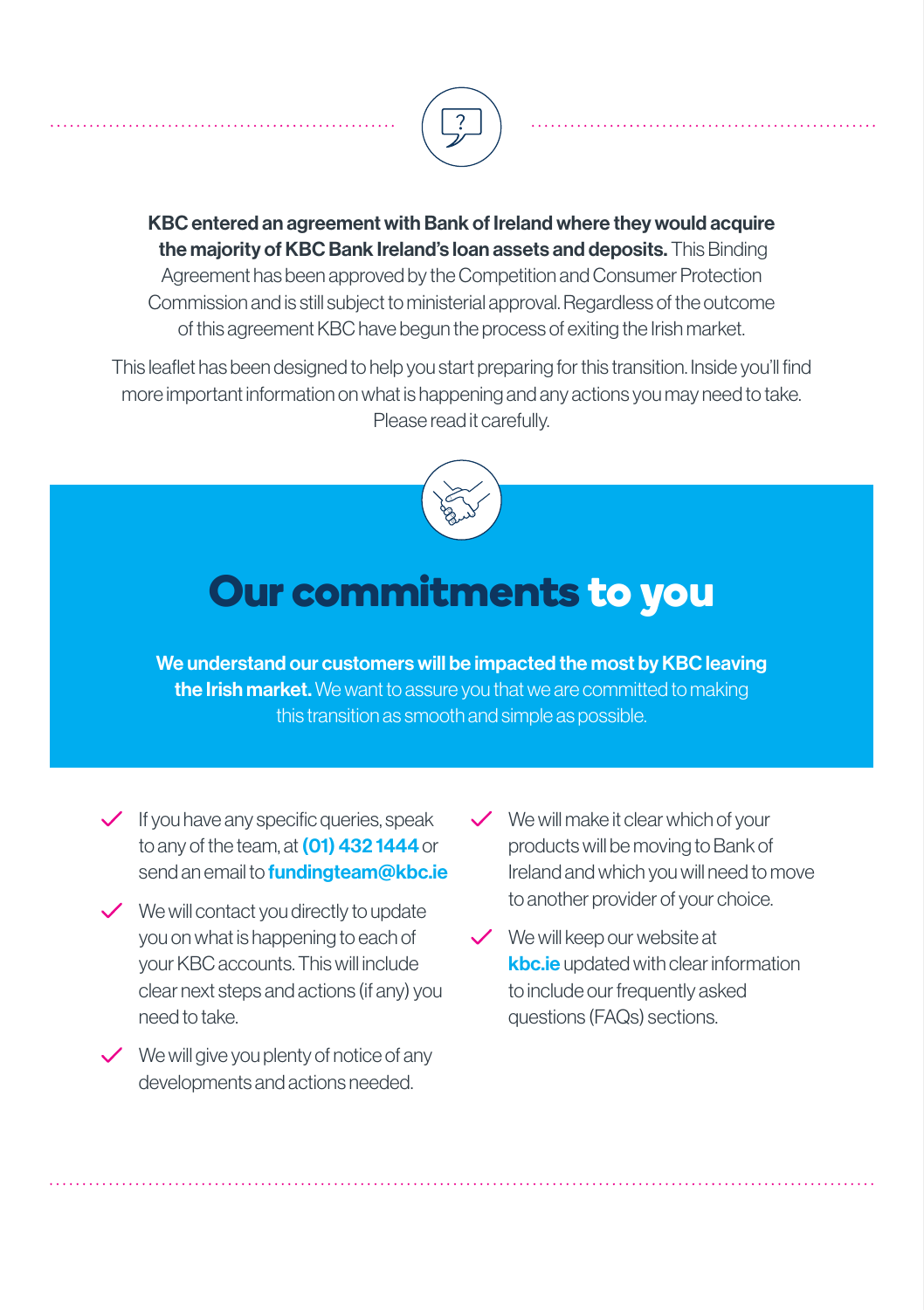

# **Product** Information

## **Treasury Deposits**

#### **CAN I STILL DEPOSIT FUNDS WITH KBC?**

Yes. However, from the 1st of July 2022, KBC will only be able to accept deposits from clients with existing funds on deposit. These customers will continue to be provided with normal business services.

From 1st July, clients with no funds on deposit with KBC but who had completed a Treasury mandate form will no longer be able to place funds on deposit with KBC.

If you wish to open an account with us but have never completed a Treasury account opening form, we will accept your application once the required account opening documentation is submitted to us by the 15th of June 2022 and funds are placed on deposit by the 1st of July 2022.

#### **WHAT IS HAPPENING?**

You do not need to do anything at this time. We will contact you directly with full details and next steps.

In the meantime, please contact the team with any queries about your Deposit Account.

#### **WHAT TO EXPECT NEXT**

Your Deposit Account will be moving to Bank of Ireland, and we will give you at least 60 days' notice of your Deposit Account transferring to Bank of Ireland. This is expected to happen in early 2023.

Bank of Ireland will also be in touch with you with further information ahead of the transfer date.

KBC will send you a letter in due course with more details on this.